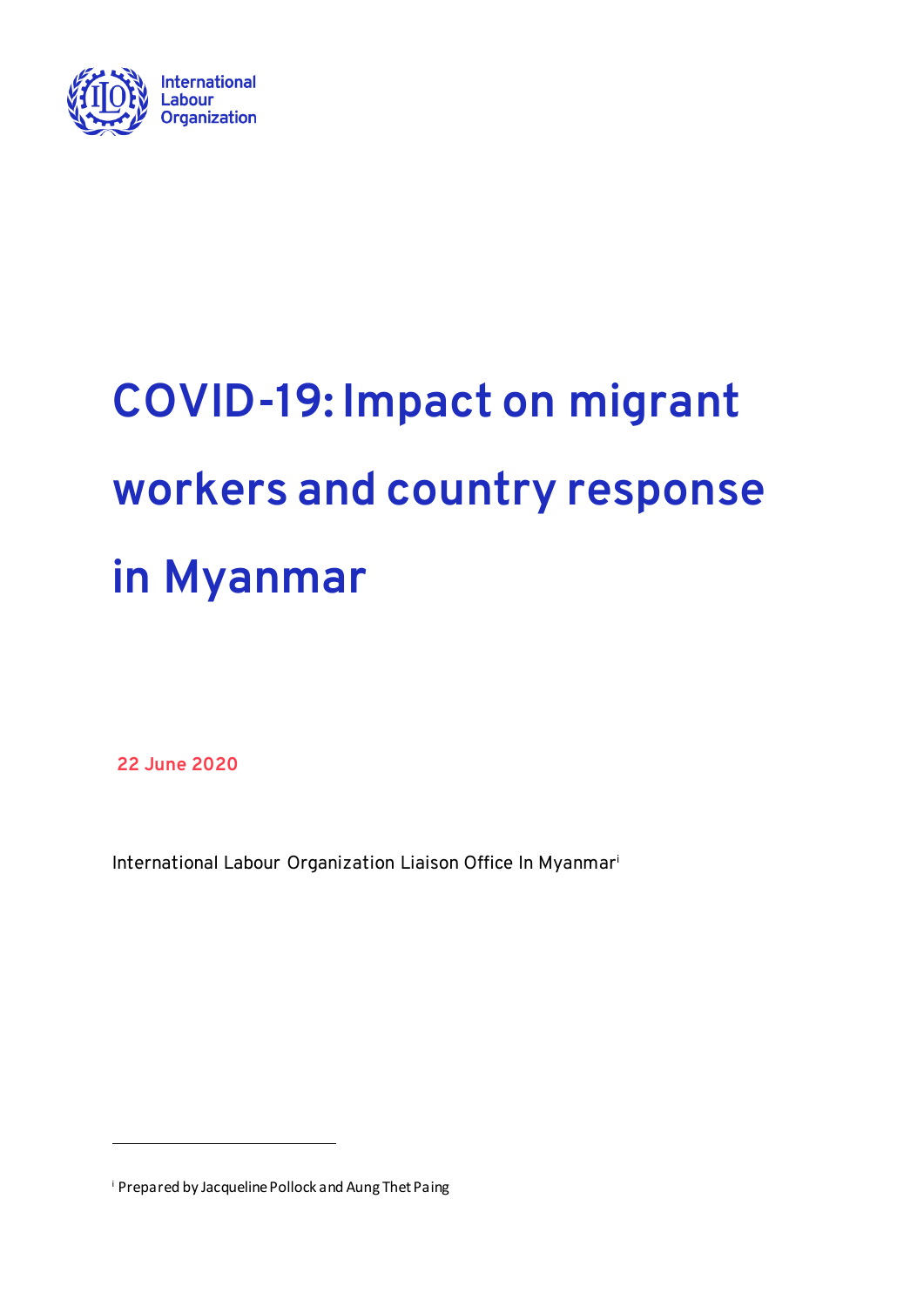# **Statistics and data on movements**

ĺ

The first case of COVID-19 in Myanmar was confirmed on 23 March. As of 22 June 2020, Myanmar Ministry of Health and Sports (MoHS) had reported 290 confirmed COVID-19 cases with 200 recovering and six deaths. In total, 60,070 tests have been administered,<sup>ii</sup> and 5,714 persons are currently under investigation.<sup>iii</sup>

Over four million Myanmar workers are estimated to work overseas with the largest number, approximately two million in Thailand. A significant number of migrants in Thailand are living with their families, mainly their young children but in some cases also the elderly. In the week of 22 March, there was a sudden unexpected return of tens of thousands of workers, re-entering Myanmar from Thailand at all border crossings, official and unofficial. A combination of factors motivated the return including the fear of the situation of COVID-19 worsening, job losses, or expected job losses (at least temporarily). The work permits of workers under the Nationality Verification system in Thailand were due to expire. In addition, migrants traditionally return home to be with their families for the very important water festival in April, and with an emergency decree announced for 24 March, many migrants wanted to get across the border before the decree was enforced.

Neither Thailand nor Myanmar were prepared for the exodus of migrants, and the large numbers of migrants congregated on both sides of the border raised the alarm in terms of the spread of COVID-19. As migrants arrived, they were given a fever test. Those with a fever were isolated in shelters on the border, while the others were sent home on buses and told to self-isolate for 14 days. With living conditions in most rural communities not being suitable for self-isolation, many communities arranged their own makeshift quarantine centres on the outskirts of their villages. Recognizing the need for more formal measures, the Government of Myanmar made an appeal to other migrants to delay their return, initially to 15 April and later extended to 30 April to allow time to set up quarantine facilities in government schools and training centres across the country. Very few migrants did return at that time, as a lockdown in Thailand included restrictions on inter provincial travel, making it impossible for migrants to get to the border.

ii This figure represents the number of tests not the number of people tested. People who test positive and people in quarantine may be tested multiple times.

iii Ministry of Health and Sports, "Coronavirus Disease 2019 (COVID-19) Surveillance Dashboard (Myanmar)", 2020[, https://mohs.gov.mm/Main/content/publication/2019-ncov](https://mohs.gov.mm/Main/content/publication/2019-ncov)[accessed 22 June 2020].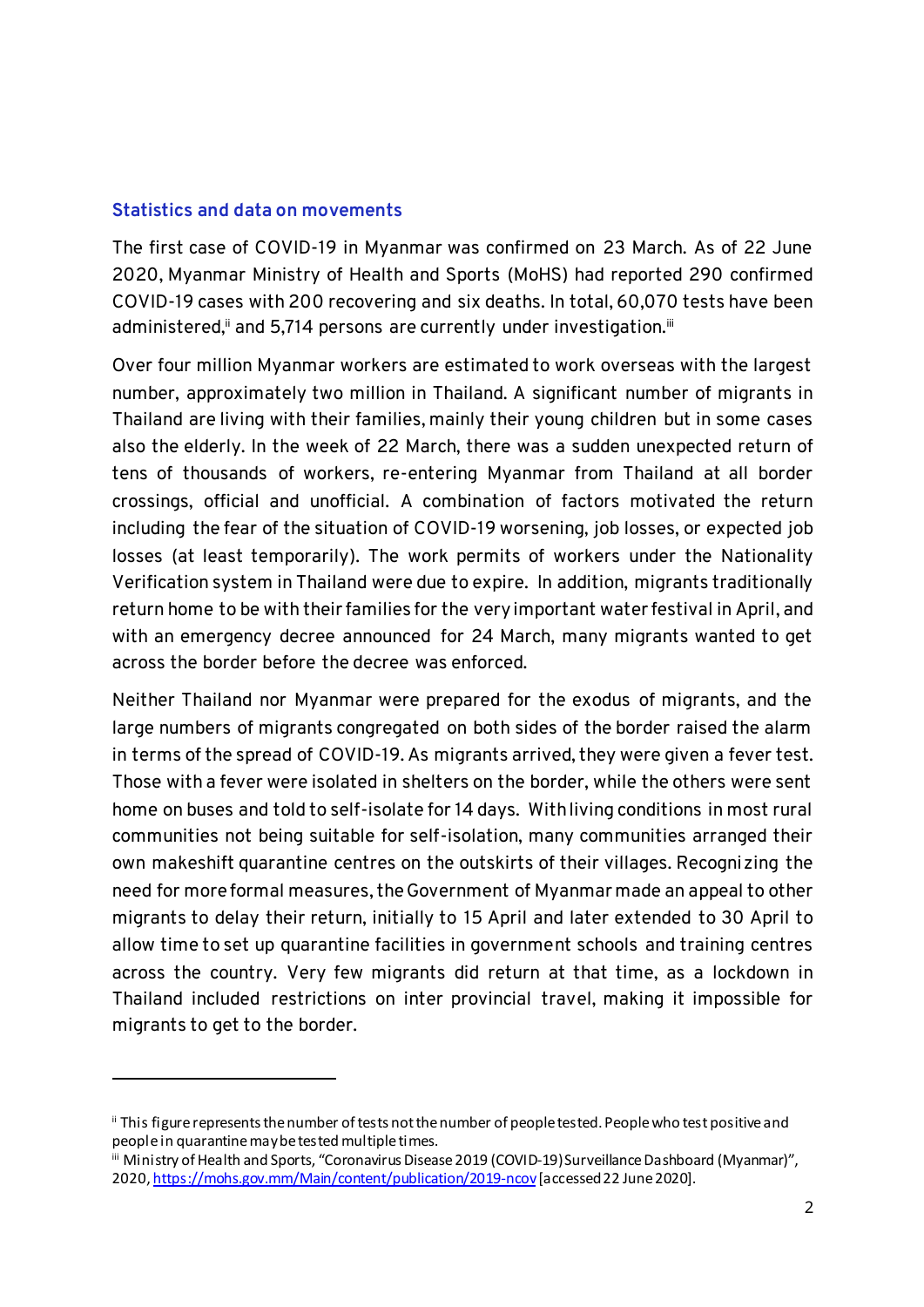The 14-day period of quarantine was extended to 21 days in a quarantine facility followed by seven days home quarantine. To date, over 7,000 quarantine facilities across the country are in place.However, with the expected opening of schools on 1 July, many of the quarantine facilities need to be moved other facilities to allow for disinfection before schools re-open.

In an attempt to make the second phase of movement of migrants back from Thailand to Myanmar more organized, the Myanmar embassy asked migrants wishing to return to apply online. Within a few days, 16,000 migrants had applied, with the number continuing to increase. The two countries made arrangements for buses to ferry migrants to the border at Mae Sot and Ranong.

This second return movement began on 22 May and was much more organized in terms of physical distancing, taking details and transferring migrants to quarantine facilities in their home communities. At this time there was a large number of migrants who did not register with the Myanmar Embassy and arranged their own transport, often at considerable costs.

Over the period 22 March to 15 June, a total of 99,058 migrants were recorded entering Myanmar from Thailand; while 36,280 were recorded as entering from China and 131 from Lao People's Democratic Republic.<sup>iv</sup> Approximately two-thirds of the recorded returnees were men. The largest number of recorded migrants returned to their home communities in Bago (6,108), followed by Kayin and Mon, then Magway, Mandalay and Ayarwaddy. With other states and regions recording less than 1,000 returnees.<sup>v</sup>

On 22 May the Department of Labour issued a letter to the Myanmar Overseas Employment Agency Federation (MOEAF) regarding the restarting of the recruitment procedures sometime after 31 May for Myanmar workers seeking employment in Thailand.<sup>vi</sup> According to the letter, migrant workers need health certificates and will undergo health checks at the border. Overseas employment agencies will be required to follow the regular recruitment process, including having the demand letter from employers indicating the number of migrant workers needed, a clear commitment

j

iv The actual number of migrants returning cross border may be higher as the borders are porous and some migrants may cross undetected.

<sup>v</sup> UN Core Group on Returning Migrants: Myanmar/Situation Response Covid-19, 2020, <https://www.iom.int/countries/myanmar> [accessed 22 June 2020].

vi Ibid.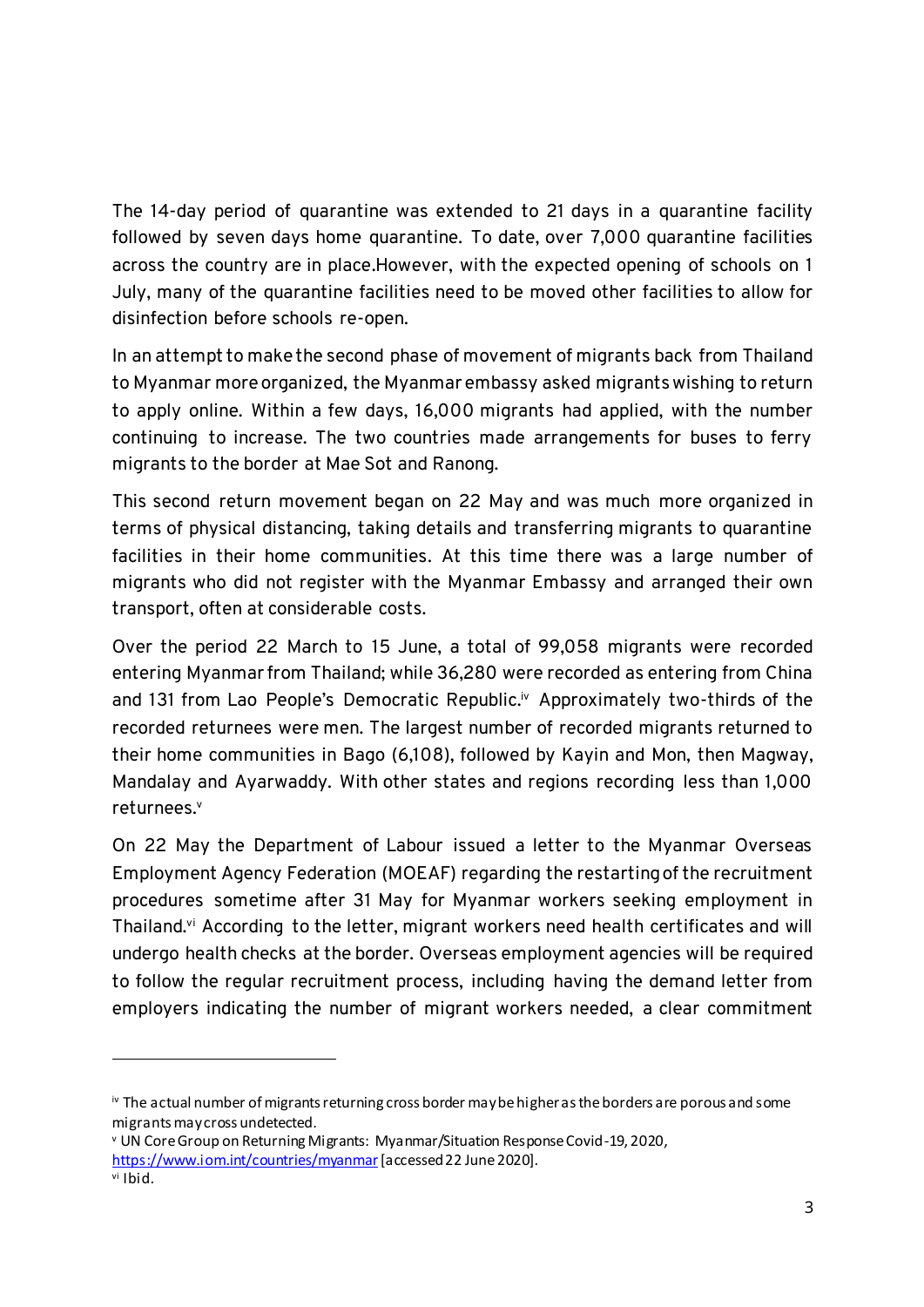that migrant workers will receive an employment contract and begin employment within 60 days of deployment, and a commitment to follow COVID-19 related instructions from the Thai government

On 10 June, the National Level Central Committee for Prevention, Control and Treatment of Coronavirus Disease 2019 (COVID-19) issued an announcement that states, "*anyone entering Myanmar through an unauthorized entry point from a foreign country and if such person has been accepted with the knowledge that such person has entered the country illegally, it is hereby notified that legal action should be taken in*  accordance with prevailing laws.<sup>" wii</sup> Although the cross-border movement of migrants was restricted, controlled cross-border trade has continued. The Thai-Myanmar cross-border trade volume between October 2019 and 29 May 2020 was US\$ 2.71 billion; the land border of Htee Khee in Tanintharyi accounting for most of the trade, followed by Myawaddy according to the official statistics of the Commerce Ministry. This had declined by US\$ 103.9 million compared to the same period last year. viii

On 8 May, 400 Myanmar workers were deported from Malaysia having spent months in immigration centres; other deportations followed. Thirteen of the returnees from Malaysian detention centres have tested positive to COVID-19.

Since 30 April the government of Myanmar has organized relief flights to bring back Myanmar citizens (including students, professionals, migrant workers, religious pilgrims) stranded in other countries. By 15 June, 4,105 migrant workers had been assisted to return from over ten countries including Bangladesh, India, Indonesia, Italy, Japan, the Philippines, Republic of Korea, Singapore, Thailand, United Arab Emirates, United Kingdom, United States of America, and Viet Nam.  ${}^{\mathrm{ix}}$ 

j

vii *Global New Light of Myanmar*: "Republic of the Union of Myanmar National-Level Central Committee for Prevention, Control and Treatment of Coronavirus Disease 2019 (COVID- 19) Announcement" in *Global New Light of Myanmar*, 11 June 202[0, https://www.globalnewlightofmyanmar.com/republic-of-the-union-of](https://www.globalnewlightofmyanmar.com/republic-of-the-union-of-myanmar-national-level-central-committee-for-prevention-control-and-treatment-of-coronavirus-disease-2019-covid-19-announcement/)[myanmar-national-level-central-committee-for-prevention-control-and-treatment-of-coronavirus-disease-](https://www.globalnewlightofmyanmar.com/republic-of-the-union-of-myanmar-national-level-central-committee-for-prevention-control-and-treatment-of-coronavirus-disease-2019-covid-19-announcement/)[2019-covid-19-announcement/](https://www.globalnewlightofmyanmar.com/republic-of-the-union-of-myanmar-national-level-central-committee-for-prevention-control-and-treatment-of-coronavirus-disease-2019-covid-19-announcement/)[accessed 22 June 2020].

viii *Global New Light of Myanmar*, "Thai-Myanmar border trade reaches \$2.7 bln this FY", in *Global New Light of Myanmar,* 7 June 2020[, https://www.globalnewlightofmyanmar.com/thai-myanmar-border-trade-reaches-2-](https://www.globalnewlightofmyanmar.com/thai-myanmar-border-trade-reaches-2-7-bln-in-this-fy/) [7-bln-in-this-fy/](https://www.globalnewlightofmyanmar.com/thai-myanmar-border-trade-reaches-2-7-bln-in-this-fy/)[accessed 22 June 2020].

ix Ibid.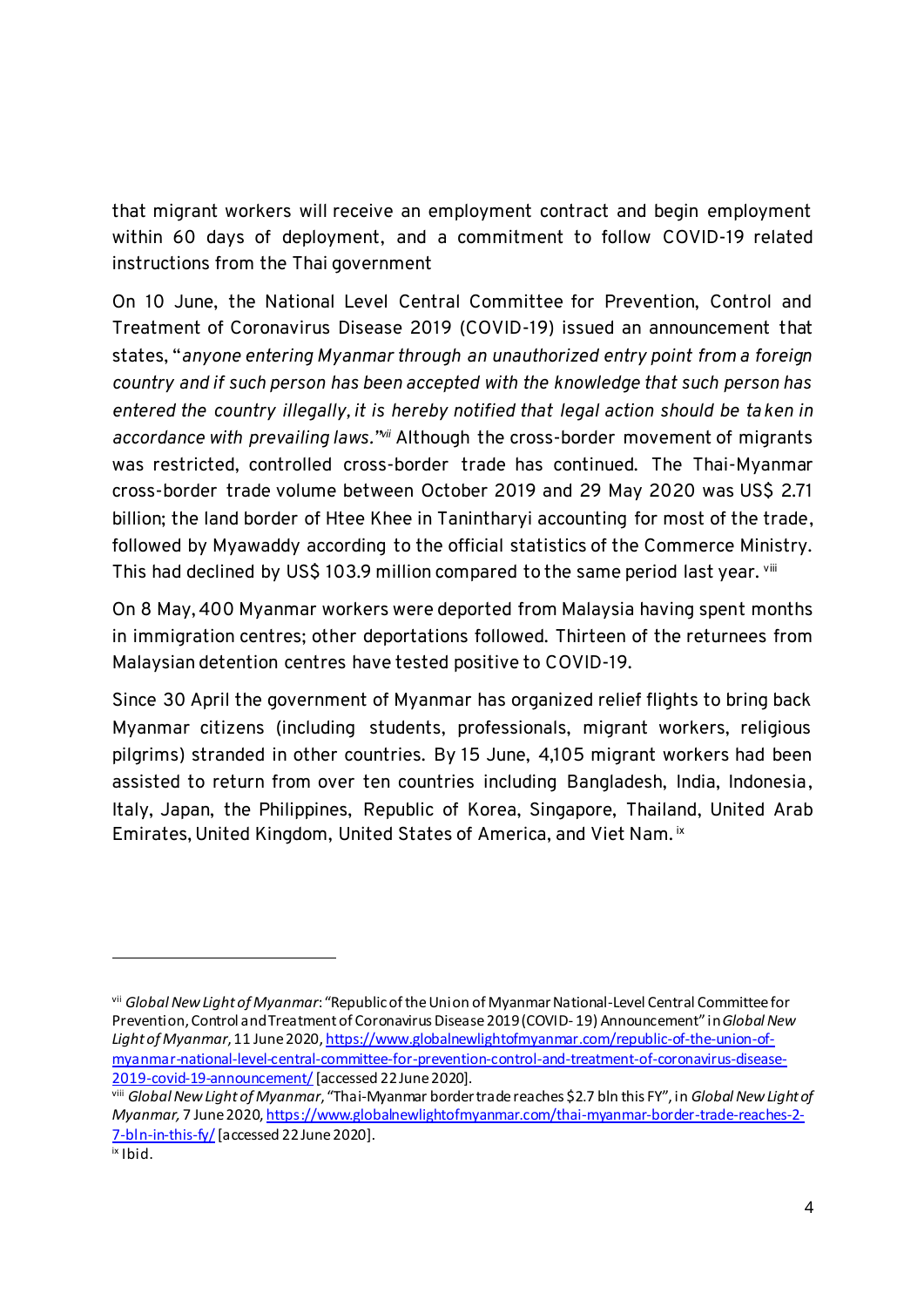The Ministry of Foreign Affairs has also arranged relief flights for 83 Myanmar seamen on-board cruise ships in France, Italy, and the Netherlands. Anecdotal reports suggest that there are many more seamen stranded around the world.

Myanmar nationals returning from overseas make up 121 of the 290 confirmed cases of COVID-19 in Myanmar. Returnees with COVID-19 are Myanmar nationals returning from overseas<sup>x</sup> (from India: 45, Thailand: 25, Malaysia: 16, United Arab Emirates: 8, Bangladesh: 6, United States of America: 5, United Kingdom: 4, Singapore: 3, China: 1, Italy: 1, Turkey: 1, and 5: no details available).

# **Government containment measures**

In March the government formed the National Level Central Committee for COVID-19 Prevention, Control and Treatment with military and civilian ministries to support measures around law enforcement and stability and to step up government efforts to respond to the pandemic in the country.

Gradual steps in terms of prevention of the virus were taken. Bans were put in place on all large events including all festivities for Thingyan, the week-long annual water festival in mid-April. Cinemas and all entertainment venues were shut down. Gatherings of more than four people were banned, with a night time curfew in place. The Yangon government imposed a stay-at-home order for citizens during the water festival holiday from 10-19 April, except for people contributing to COVID-19 protection, control, treatment and support. Interprovincial travel was restricted with many communities enforcing local level quarantine for people coming from Yangon and other areas. During this period all factories were closed. On 19 April the Ministry of Labour, Immigration and Population called for all factories to remain closed until 30 April so that inspections could be carried out.

The government disseminated information on the COVID-19 situation through multiple media platforms including loud speakers, pamphlets, SMS messages, and a free app.

ĺ

<sup>x</sup> Ministry of Health and Sports: "Covid-19 Situation Report 74 (20-6-2020)", 2020, <https://mohs.gov.mm/page/9575> [accessed 22 June 2020.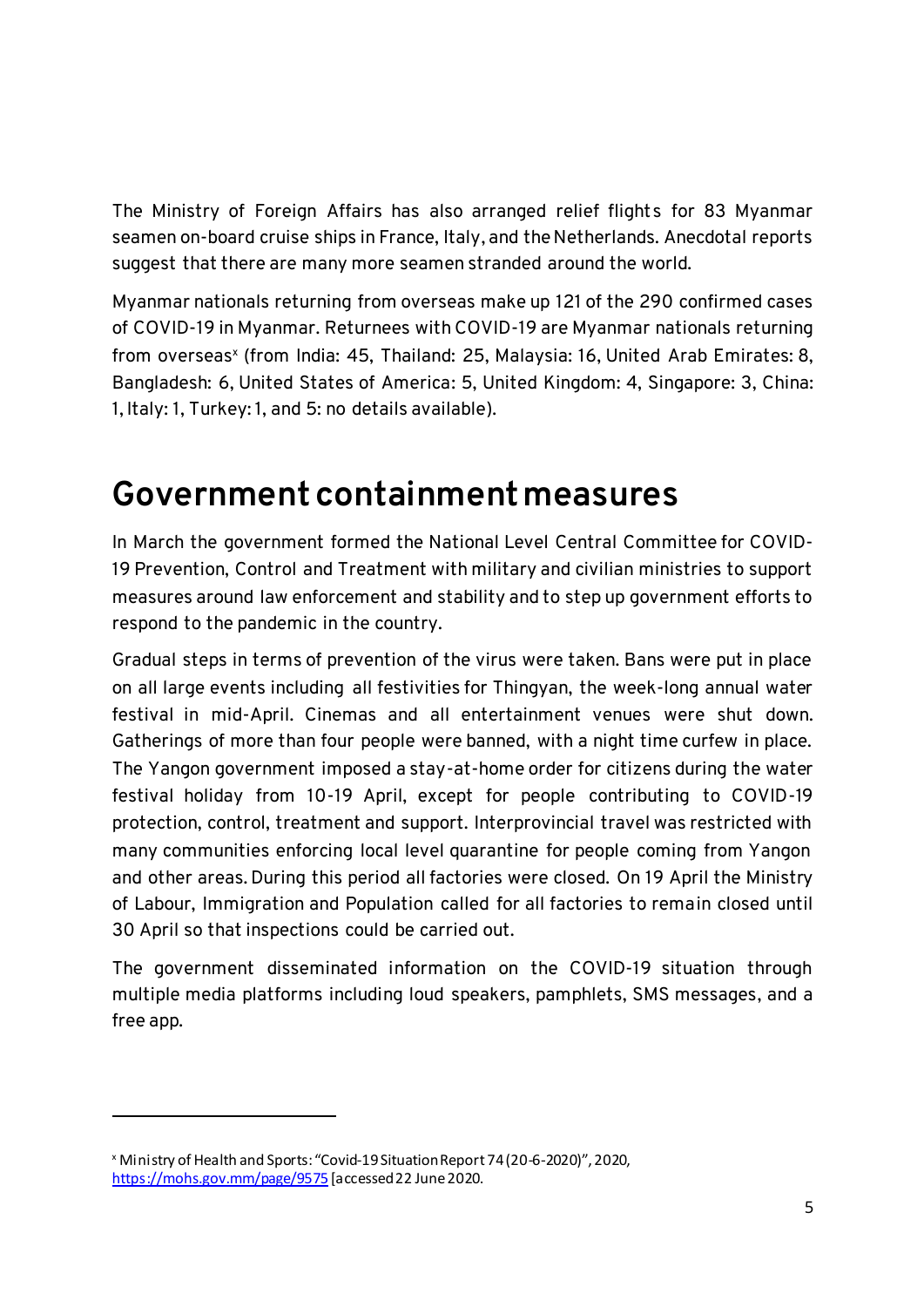With many of the COVID-19 positive cases being identified amongst people entering the country from overseas and in line with measures in other countries, restrictions on travel into the country have remained in place with no commercial flights in or out of the country. On 16 May the MOHS ordered COVID-19 tests for all Myanmar nationals coming from foreign countries. Over 7,000 quarantine facilities<sup>xi</sup> were set up around the country, mostly to quarantine returning migrants.

On 18 May MOHS submitted a new draft of the Prevention and Control of Communicable Diseases Law to the Lower House of Parliament.

On 31 May measures to prevent COVID-19 were extended but with some restrictions eased, including the opening of restaurants and shops, with preventative measures in place. Currently the measures have been extended to the end of June.

# **Problems faced by women and men migrant workers**

According to a survey conducted by ILO on the experiences of migrant workers in ASEAN during COVID-19, in Myanmar<sup>xii</sup> the following trends are visible:

- $>$  58 per cent of returning migrants from Thailand expected to re-migrate; often to their previous job. However, with long quarantine requirements in both Myanmar and Thailand, migrants may not be able to return fast enough for the needs of the employers and may find that their jobs have been taken by unemployed migrants who remained in Thailand. For migrant workers with work permits valid for several more months, it is unclear if these work permits (linked to employers) will remain valid.
- $\triangleright$  Migrants noted that in some quarantine facilities their families had to provide them food every day. The migrants feared this was a financial burden on their families.
- $\triangleright$  Many communities feared the importation of the coronavirus from people returning from overseas. Some migrants felt that the quarantine quelled the communities' fears and made it easier to be accepted after quarantine while

ĺ

xi Covid-19 Situation Report #74 https://mohs.gov.mm/page/9575

xii ILO: "Experiences of ASEAN migrant workers during COVID-19", 2020,

[https://www.ilo.org/asia/publications/issue-briefs/WCMS\\_746881/lang--en/index.htm](https://www.ilo.org/asia/publications/issue-briefs/WCMS_746881/lang--en/index.htm) [accessed 22 June 2020].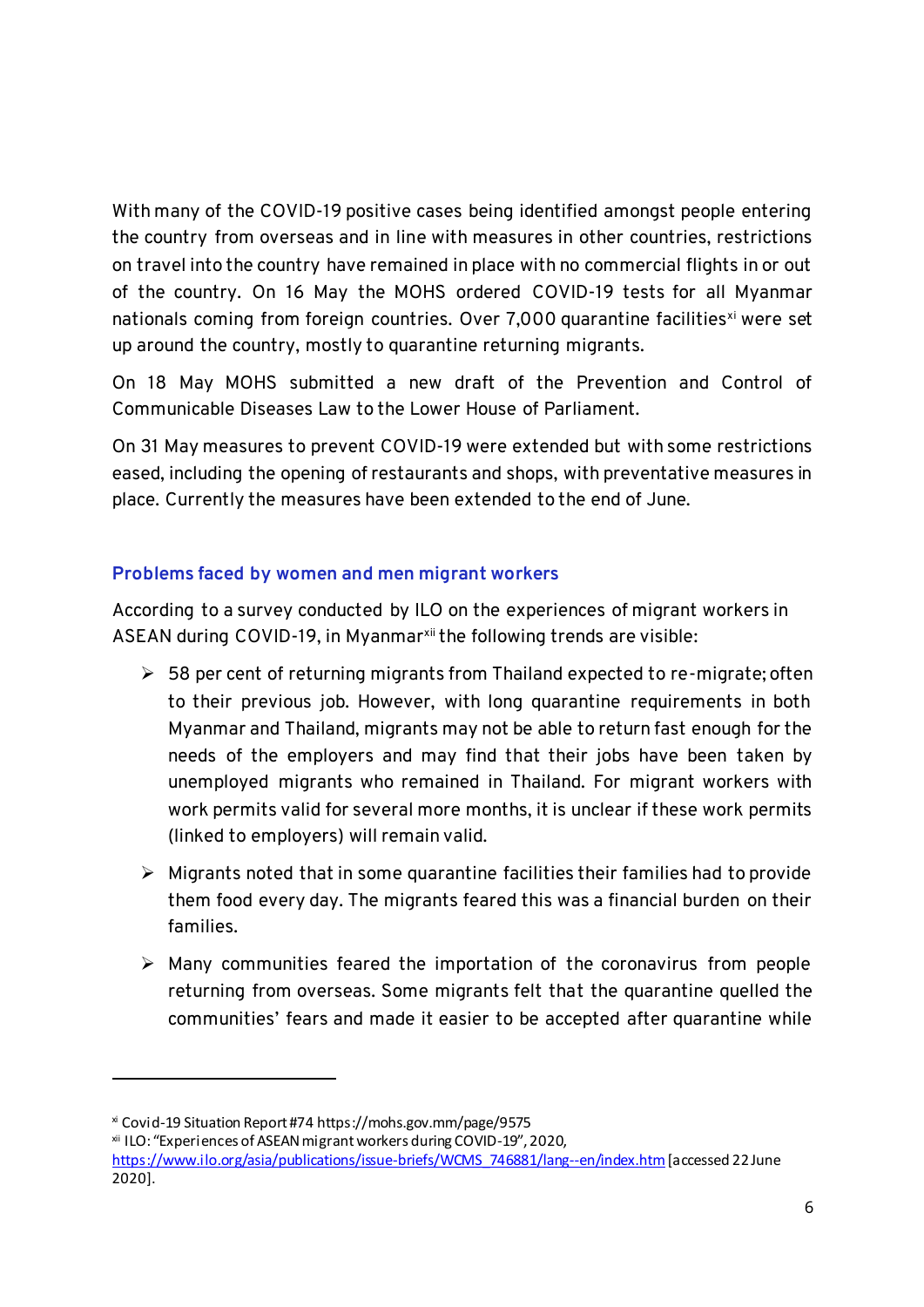other migrants felt the quarantine increased the stigma against people returning from overseas by singling them out as possible COVID-19 carriers.

 $\triangleright$  From the interviews conducted for the study, returning migrant women were immediately busy in the household while men did not have a similar role to step into.

Post-quarantine, returned migrants and their families face economic hardships with an extra mouth to feed and no remittances. The job market may be less than vibrant leaving many migrants with few choices of work. In the major cities, usually a source of employment, some factories, hotels, and other businesses have laid people off, making even greater competition for jobs. While migrants may have learnt new skills overseas, they are rarely recognized or accredited on their return.

# **Responses by the Government to assist migrant workers**

ĺ

The Government of Myanmar through Myanmar embassies have collected names of migrants wishing to return and provided logistical help in organizing such returns.

The local Departments of Labour in States and Regions have received returning migrants, together with the Ministry of Health and Sports, General Administration Department and other relevant departments at entry points on the border. The Labour Exchange offices with Migrant Worker Resource Centres supported by the ILO and IOM have been particularly active in providing assistance to incoming migrants. More recently, the assistance to migrants is coordinated through the COVID-19 response teams.

In the first week of June, the Ministry of Labour, Immigration and Population together with the General Administration Department started to collect more detailed information from all returning migrants including in relation to their skills and plans to find employment in Myanmar or to re-migrate.

Released in late April, the government's COVID-19 Economic Relief Plan (CERP)<sup>xiii</sup> puts in measures to mitigate the economic impact of the global pandemic by implementing new actions and measures ranging from monetary reforms and

xiiiMinistry of Information: "Overcoming as One: Covid 19 Economic Relief Plan (CERP)", <https://www.moi.gov.mm/moi:eng/?q=tags/overcoming-one-covid-19-economic-relief-plan-cerp> [accessed 22 June 2020].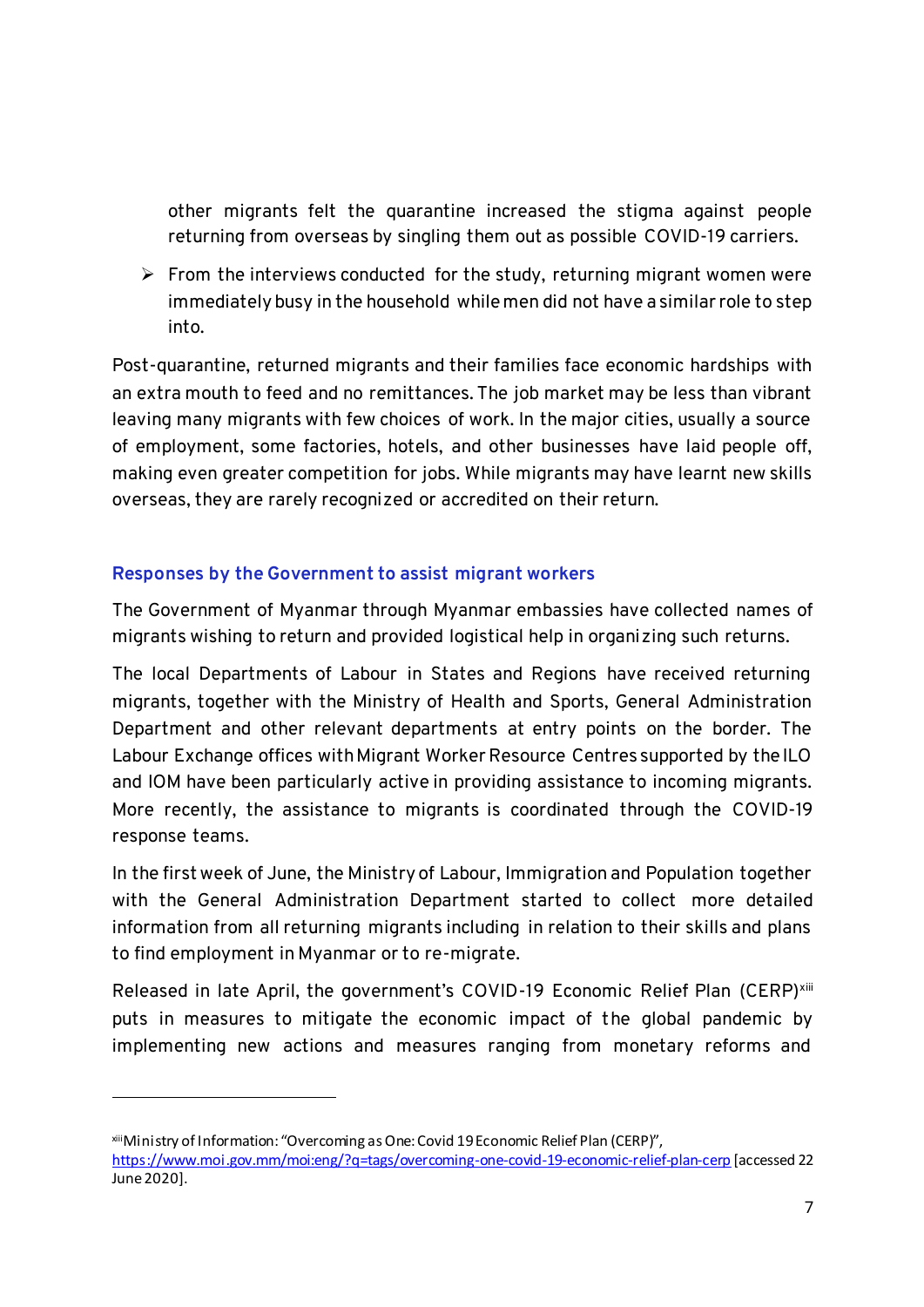increased government spending to steps to ease the impact on workers, the vulnerable and households while strengthening the county's healthcare system

Migration is not referred to in the CERP, but returning migrant workers are mentioned under Goal 3: Easing the Impact on Labourers and Workers. Action 3.1.2 tasks the Ministry of Planning, Finance and Industry with overseeing labour intensive community infrastructure projects for those laid off, or returning migrants. The other two action plans under this goal have already been implemented which include extending the period of healthcare, medicine and travel benefits from six months to one year from the date of unemployment for eligible members of the Social Security system.

Social security contributions were temporarily suspended for factories and establishments closed due to COVID-19. As Myanmar's social security system does not yet implement an unemployment system, a special temporary measure was announced that members of the social security system would receive 40 per cent of their wages.

#### **Snapshot of responses by trade unions, civil society, the ILO, and the UN system**

The ILO through the Developing Internal and International Labour Migration Governance (DIILM) project and the TRIANGLE in ASEAN project is supporting the Confederation of Trade Unions of Myanmar (CTUM) and CSO partners (Mawk Kon Local Development Organisation, Future Light Centre, Foundation for Education and Development, Samaritans Purse, and Northern Shan Baptist Convention) to provide services to potential and returned migrants in Keng Tung, Tachilek, Lashio, Theinni, Myawaddy, Kawthaung, Htee Kee, Three Pagaoda Pass, Yangon, and Bago. These organizations were then able to immediately assist the local authorities to provide returning migrants with basic personal protective equipment (masks, hand gel, soap) and to provide care packages (water, sanitary pads, snacks). The CTUM has expanded their outreach according to demand to other States and Regions including Mon State, Sagaing and Magway Regions. As well as care packages, the organizations have provided assistance with food aid to quarantine facilities, transportation costs, and, where needed, legal assistance for migrants with unclaimed benefits or recruitment or labour cases. With support from the ILO, the Yaung Chi Oo Workers Association has supported 50 internal migrants who had lost their jobs as garment workers to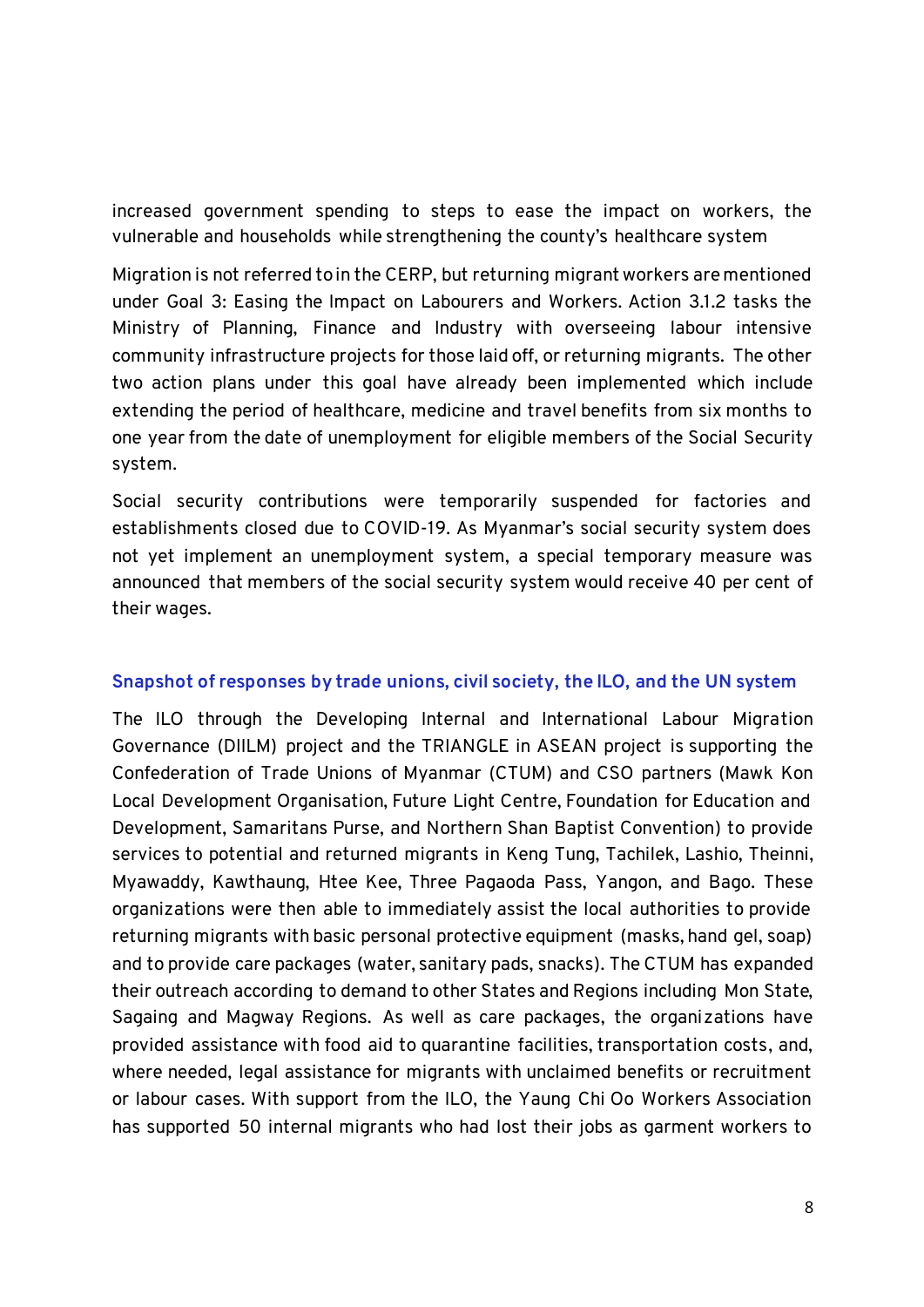produce face masks, 3,000 of which were recently donated to Yangon Regional Government.

In total, since 23 March, 80,027 migrants (34,260 women and 45,767 men) have received assistance from the CTUM and CSOs supported by the ILO. The organizations have also distributed information on COVID-19 prevention to communities receiving migrants home and to returning migrants.

The UN Core Group on Returning Migrants chaired by IOM involving ILO, UNHCR, WHO, UNICEF, OCHA, UNDP, WFP and other agencies, has met weekly online to coordinate responses to returning migrants, identify gaps and to have a coordinated response to requests from States and Regions governments and from the Union government. A regular situational update report is published.

#### **Key considerations and recommendations going forward**

- The Government of the Union of Myanmar is to be commended for acting quickly to organize the return of migrant workers, setting up over 7,000 quarantine facilities around the country and providing quarantine care to tens of thousands of people.
- Many of the quarantine facilities requisitioned schools, but with schools due to open in July, there is an urgent need to set up new quarantine centres which should follow MOHS and WHO health guidelines, as well as UN Women gender guidelines. If numbers of returning migrants increase or if there are more outbreaks of COVID-19, the quarantine facilities will need support to provide nutritional food and safe WASH facilities.
- Returning migrant workers should be included in the social assistance packages being provided to vulnerable workers in the informal sector. The current survey being conducted on returning migrants can be used to identify returning migrants in need of support.
- The pandemic has highlighted the need for a special fund to support the needs of returning migrants and migrants in need in countries of destination.
- Systems need to be put in place to recognize and accredit the skills of returning migrants.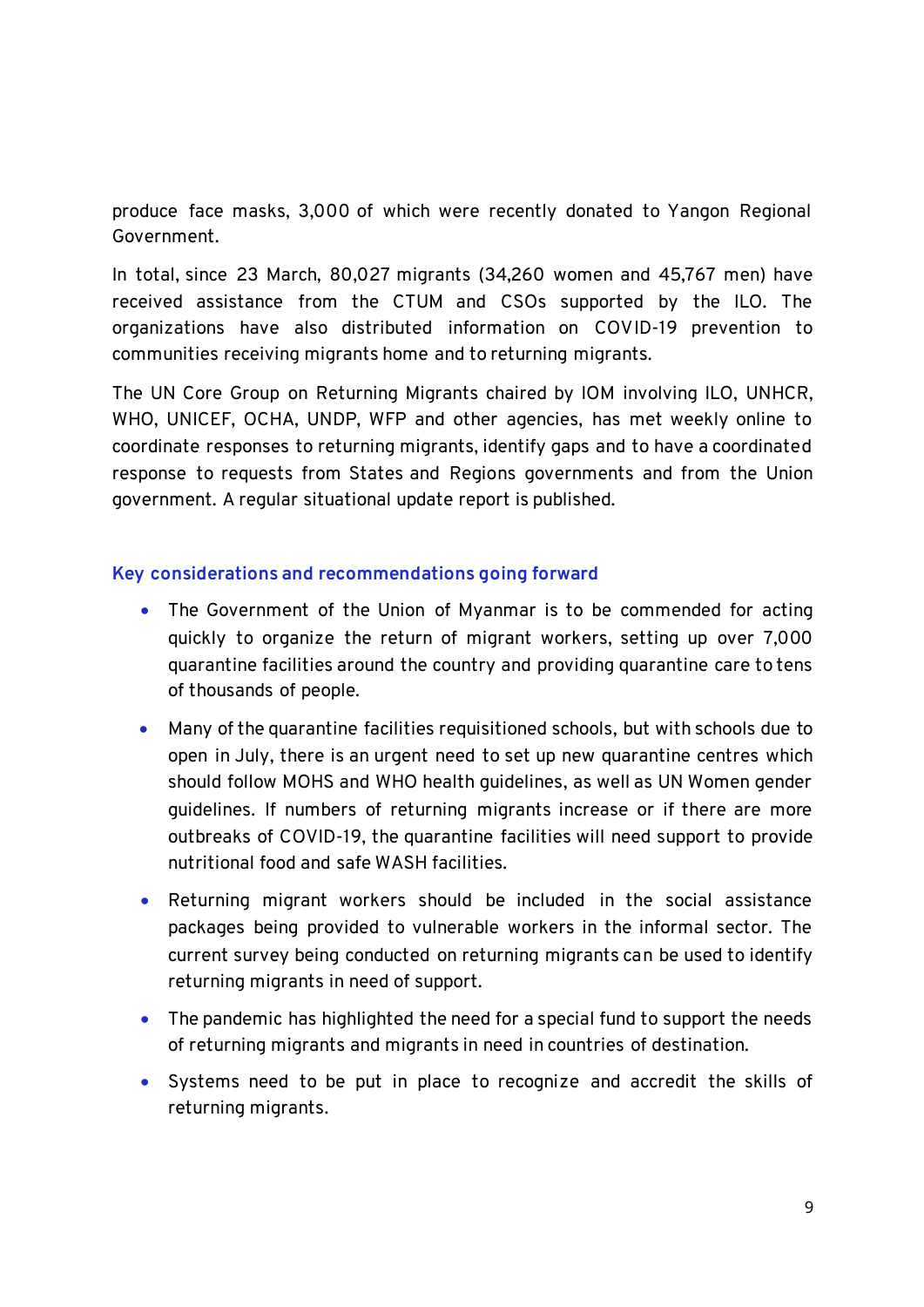- Labour exchange offices should be supported to increase their capacity to provide career counselling, job matching, and referral to other employment services.
- Returning migrants should be supported to set up SMEs (online trainings, seed funds).
- Programmes should be developed for the reintegration of migrants which promote social cohesion and tackle stigmatisation.
- Briefings should be provided to all Labour Exchange office on the recruitment and migration procedures for migrants re-migrating after COVID.
- MOEAF should be active in assisting migrants to re-migrate to their previous jobs without incurring extra costs.
- New labour markets overseas should be announced by MOLIP and carefully monitored to avoid opportunistic brokers taking advantage of people desperate to re-migrate for their livelihood.

# **Bilateral Agreements**

- Considering the prevalence of COVID-19 in detention centres and dormitories in countries of destination, the Government of Myanmar should make urgent plans with countries of destination to ensure that migrants are not detained at this time for administrative immigration breaches; that all institutions or dormitories immediately implement WHO and the local ministries of health guidance for safety. Arrangements should be made bilaterally for migrants who develop symptoms to receive medical care in the country of destination and for all other migrants to be supported to return or to stay according to their voluntary decision.
- Future bilateral agreements on labour migration must include measures that protect migrants from conditions which pose a threat to the health of migrants.
- Many migrant workers are facing economic hardship after losing their jobs and cannot afford the cost of the journey home. In countries such as Qatar where it is the obligation of the employer to pay the return trip, the Embassy of Myanmar should file complaints on behalf of migrants whose employers refuse to pay. In other situations, financial support should be sought to support migrants to return home.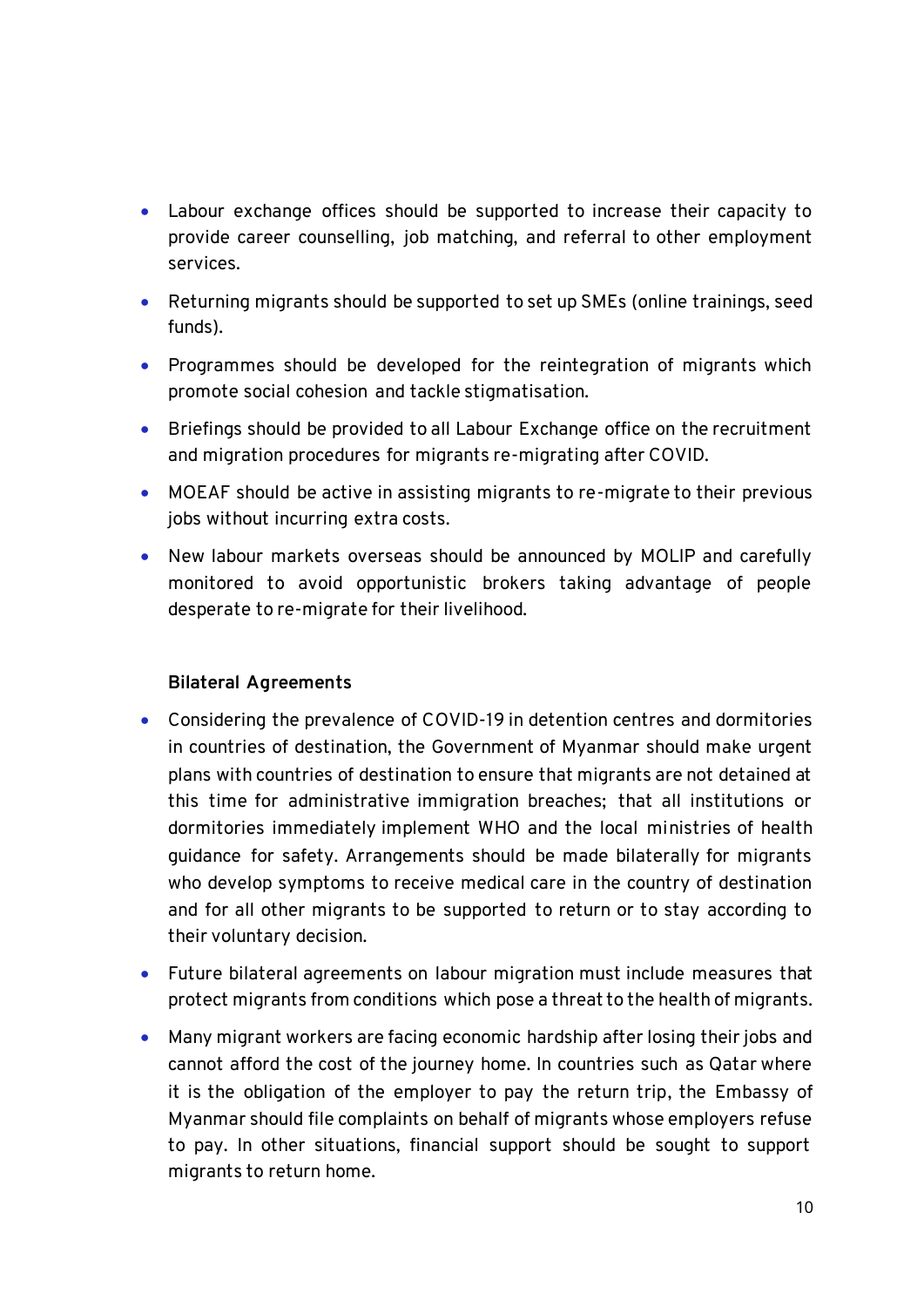- Future bilateral agreements should be explicit on the responsibilities of governments, employers, employment agents, and other stakeholders regarding: support for migrants temporarily laid off due to economic crisis, pandemics, natural disasters etc.; portability of social security; cost of journeys home (at end of contracts and in emergency situations).
- Ensure that migrants who came home due to COVID-19 and whose work permits are valid can go back to their work in the country of destination without penalty or further payment, or can transfer to new employers. Where this is not possible, ensure that migrants are reimbursed work permit fees pro rata for the remaining period of their work permits.